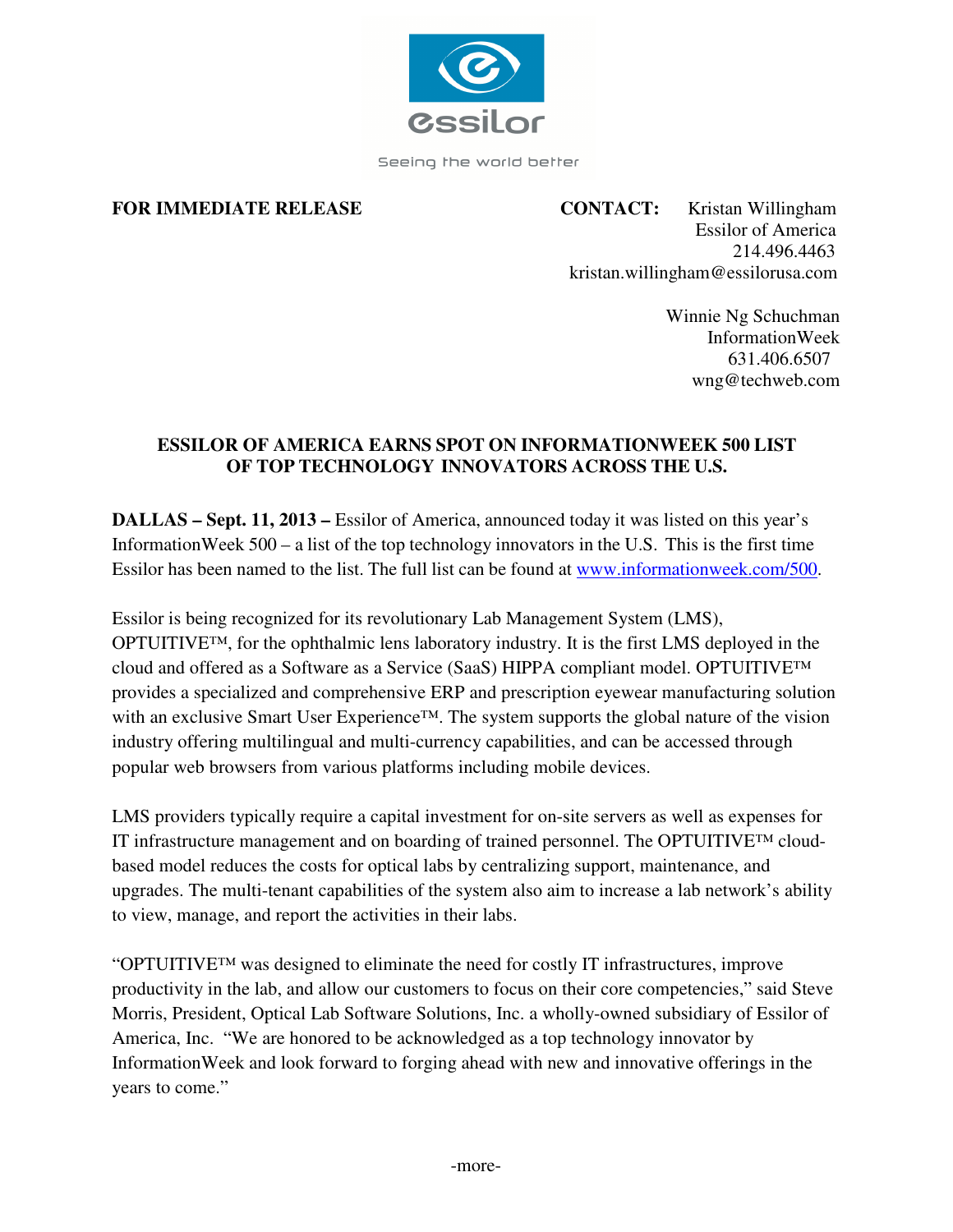InformationWeek identifies and honors the nation's most innovative users of information technology with its annual InformationWeek 500 listing, and also tracks the technology, strategies, investments, and administrative practices of some of the best-known organizations in the country. Past overall winners include Beth Israel Deaconess Medical Center, PACCAR Inc., The Vanguard Group, CME Group, National Semiconductor, Con‐Way, and Principal Financial Group. Unique among corporate rankings, the InformationWeek 500 spotlights the power of innovation in information technology.

"The theme of this year's InformationWeek 500 is digital business. It's a movement, rooted in data analytics, mobile computing, social networking and other customer‐focused technologies that are turning companies and industries on their ear," said InformationWeek Editor In Chief, Rob Preston. "Every enterprise is now a digital business — or needs to become one fast. The organizations in our ranking are leading the way."

Additional details on the InformationWeek 500 can be found online at www.informationweek.com/iw500/.

#### **About InformationWeek**

For more than 30 years, InformationWeek has provided millions of IT executives worldwide with the insight and perspective they need to leverage the business value of technology. InformationWeek provides CIOs and IT executives with commentary, analysis and research through its thriving online community, digital issues, webcasts, proprietary research and live, in‐person events. InformationWeek's award‐winning editorial coverage can be found at www.informationweek.com.

InformationWeek is produced by UBM Tech, a global media business that brings together the world's technology industry through live events and online properties. Other UBM Tech's brands include EE Times, Interop, Black Hat, Game Developer Conference, CRN, and DesignCon. The company's products include research, education, training, and data services that accelerate decision making for technology buyers. UBM Tech also offers a full range of marketing services based on its content and technology market expertise, including custom events, content marketing solutions, community development and demand generation programs. UBM Tech is a part of UBM (UBM.L), a global provider of media and information services with a market capitalization of more than \$2.5 billion

### **About Essilor**

Essilor is the leading manufacturer of optical lenses in the United States and is the market leader in progressive, high-index and anti-reflective coated lenses. A pioneer in the development and production of ophthalmic lenses, Essilor employs more than 9,000 people throughout North America. Essilor manufactures optical lenses under the VARILUX<sup>®</sup>, CRIZAL<sup>®</sup>, XPERIO<sup>®</sup>, DEFINITY<sup>®</sup>, THIN&LITE<sup>®</sup> and other Essilor brand names. Essilor Laboratories of America, Inc. is the largest, and most trusted, optical lab network in the U.S. and offers a wide choice of services and lens brands, including Essilor premium lenses, to eyecare professionals across the nation.

> 13555 North Stemmons Freeway Dallas, Texas 75234 1-800-Essilor